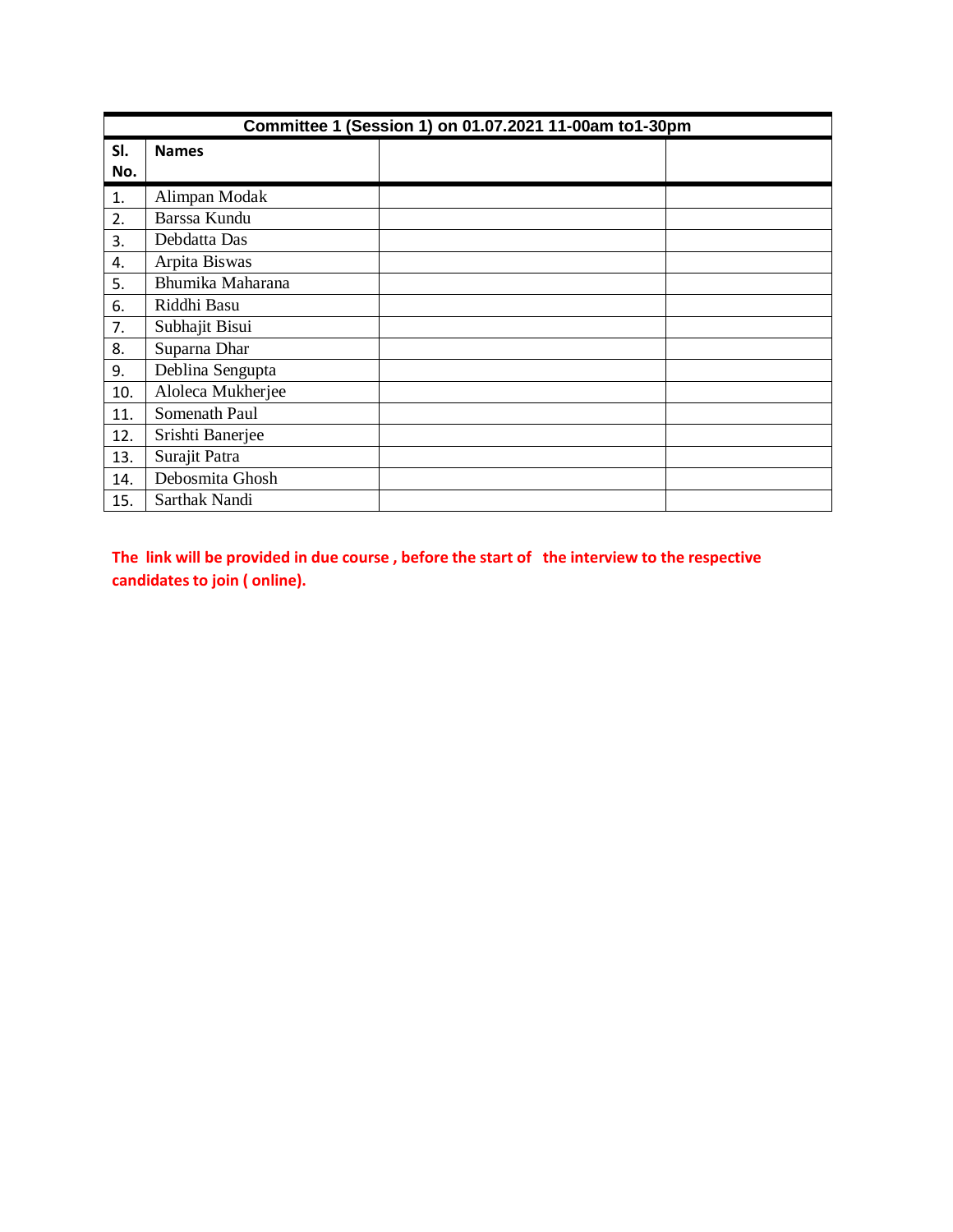| Committee 1 (Session 2) on 01.07.2021 2-30pm to 5-30pm |                          |  |  |  |  |
|--------------------------------------------------------|--------------------------|--|--|--|--|
| SI.                                                    | <b>Names</b>             |  |  |  |  |
| No.                                                    |                          |  |  |  |  |
| 1.                                                     | Anirban Naha             |  |  |  |  |
| 2.                                                     | <b>Abhijit Nandy</b>     |  |  |  |  |
| 3.                                                     | Amit Chakraborty         |  |  |  |  |
| 4.                                                     | Avradeep Karmakar        |  |  |  |  |
| 5.                                                     | Pratyasha Nayak          |  |  |  |  |
| 6.                                                     | Sajal Dey                |  |  |  |  |
| 7.                                                     | Souvik Barman            |  |  |  |  |
| 8.                                                     | Subhadeep Nag            |  |  |  |  |
| 9.                                                     | Deblina Dhabal           |  |  |  |  |
| 10.                                                    | Sabyasachi Halder        |  |  |  |  |
| 11.                                                    | Shirshanya Roy           |  |  |  |  |
| 12.                                                    | Subhenira Jana           |  |  |  |  |
| 13.                                                    | Sushree Sulava           |  |  |  |  |
| 14.                                                    | Tanima Das               |  |  |  |  |
| 15.                                                    | Sudipta Sarkar           |  |  |  |  |
| Committee 1 (Session 3) on 02.07.2021 11-00am to1-30pm |                          |  |  |  |  |
|                                                        |                          |  |  |  |  |
| SI.                                                    | <b>Names</b>             |  |  |  |  |
| No.                                                    |                          |  |  |  |  |
| 1.                                                     | Abhik Sengupta           |  |  |  |  |
| 2.                                                     | <b>Akash Maity</b>       |  |  |  |  |
| 3 <sub>1</sub>                                         | Arabinda Ghosh           |  |  |  |  |
| 4.                                                     | Arpan Bhattacharyya      |  |  |  |  |
| 5.                                                     | <b>Biman Chakroborty</b> |  |  |  |  |
| 6.                                                     | Ruchira Das              |  |  |  |  |
| 7.                                                     | Sara Akbar               |  |  |  |  |
| 8.                                                     | Kanta Chakraborty        |  |  |  |  |
| 9.                                                     | Ananya Chatterjee        |  |  |  |  |
| 10.                                                    | Aninda Dhar              |  |  |  |  |
| 11.                                                    | Avinandan Bhoumick       |  |  |  |  |
| 12.                                                    | Prabal Basu              |  |  |  |  |
| 13.                                                    | Soham Saha               |  |  |  |  |
| 14.                                                    | Gargi Mukherjee          |  |  |  |  |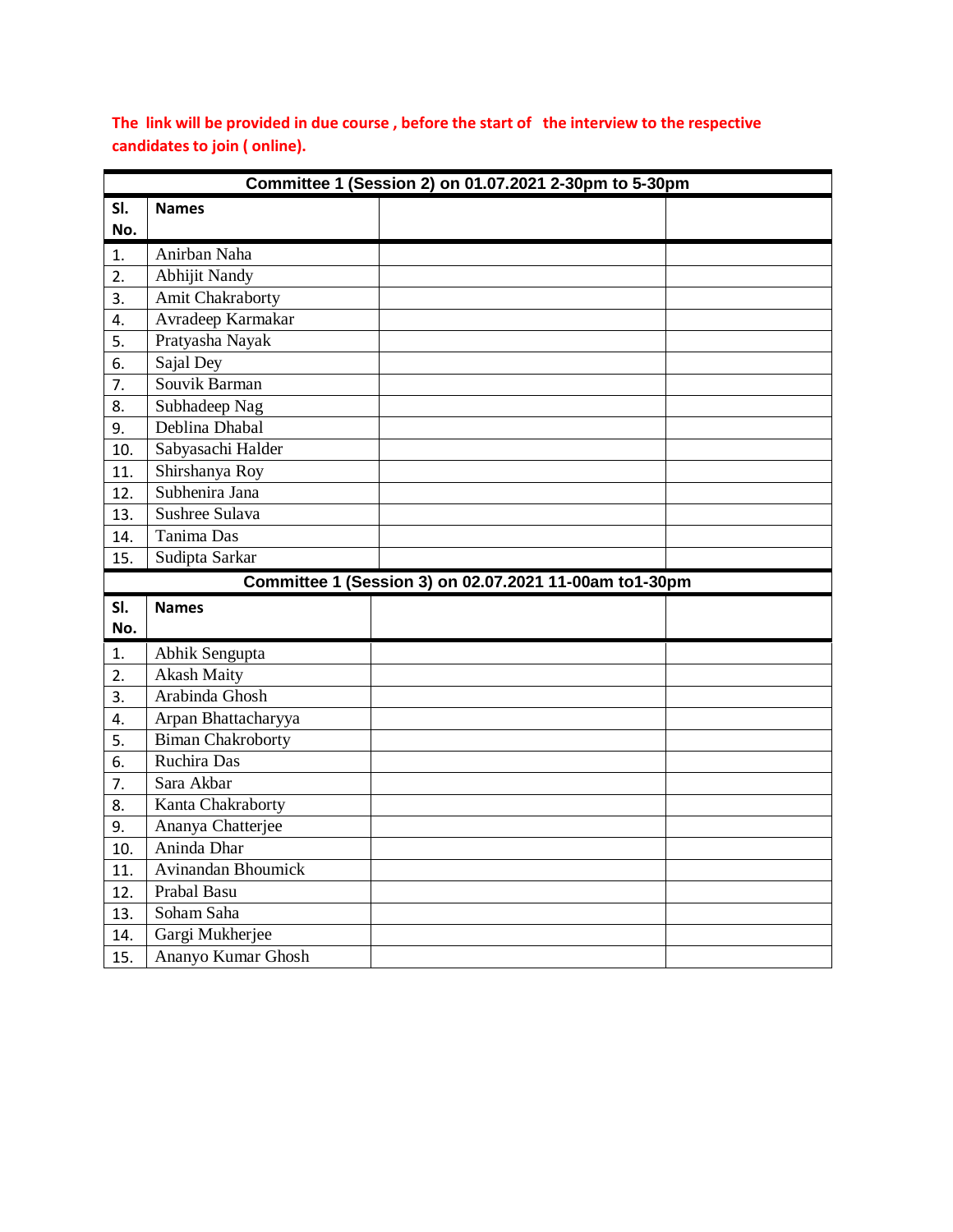| Committee 2 (Session 1) on 01.07.2021 11-00am to1-30pm |                            |                                                        |  |  |  |
|--------------------------------------------------------|----------------------------|--------------------------------------------------------|--|--|--|
| SI.                                                    | <b>Names</b>               |                                                        |  |  |  |
| No.                                                    |                            |                                                        |  |  |  |
| 1.                                                     | Rekha Mahato               |                                                        |  |  |  |
| $\overline{2}$ .                                       | Shinjini Bhattacharya      |                                                        |  |  |  |
| $\overline{3}$ .                                       | Sushree Lipsa Lopamudra    |                                                        |  |  |  |
|                                                        | Dwibedi                    |                                                        |  |  |  |
| 4.                                                     | Tiasha Roy                 |                                                        |  |  |  |
| 5.                                                     | Debapriya Dey              |                                                        |  |  |  |
| 6.                                                     | Devansh Swadia             |                                                        |  |  |  |
| 7.                                                     | Dipannita Choudhury        |                                                        |  |  |  |
| 8.                                                     | Ananya Chandra             |                                                        |  |  |  |
| 9.                                                     | Ankana Baidya              |                                                        |  |  |  |
| 10.                                                    | Abhishek Bardhan           |                                                        |  |  |  |
| 11.                                                    | Aindrila Majumdar          |                                                        |  |  |  |
| 12.                                                    | Arka Jyoti De              |                                                        |  |  |  |
| 13.                                                    | Avijit Mandal              |                                                        |  |  |  |
| 14.                                                    | <b>Bidisha</b> Dey         |                                                        |  |  |  |
| 15.                                                    | <b>Bristi Roy</b>          |                                                        |  |  |  |
|                                                        |                            | Committee 2 (Session 2) on 01.07.2021 2-30pm to 5-30pm |  |  |  |
| Sl.                                                    | <b>Names</b>               |                                                        |  |  |  |
| No.                                                    |                            |                                                        |  |  |  |
| 1.                                                     | <b>Bhaskar Ganguly</b>     |                                                        |  |  |  |
| 2.                                                     | Prerna Sheoran             |                                                        |  |  |  |
| 3.                                                     | Rubi Roy                   |                                                        |  |  |  |
| 4.                                                     | Santanu Shaw               |                                                        |  |  |  |
| 5.                                                     | <b>Sk Mustak Ahamed</b>    |                                                        |  |  |  |
| 6.                                                     | Kathakoli Roy              |                                                        |  |  |  |
| $\overline{7}$ .                                       | <b>Buddhadev Mukherjee</b> |                                                        |  |  |  |
| 8.                                                     | Nabanita Ghosh             |                                                        |  |  |  |
| 9.                                                     | Namrata Roy Mondal         |                                                        |  |  |  |
| 10.                                                    | Palash Kumar Seal          |                                                        |  |  |  |
| 11.                                                    | Palash Mukhopadhyay        |                                                        |  |  |  |
| 12.                                                    | Panchali Saha              |                                                        |  |  |  |
| 13.                                                    | Partha Chakrobarty         |                                                        |  |  |  |
| 14.                                                    | Puja Biswas                |                                                        |  |  |  |
| 15.                                                    | Rinita Dutta               |                                                        |  |  |  |